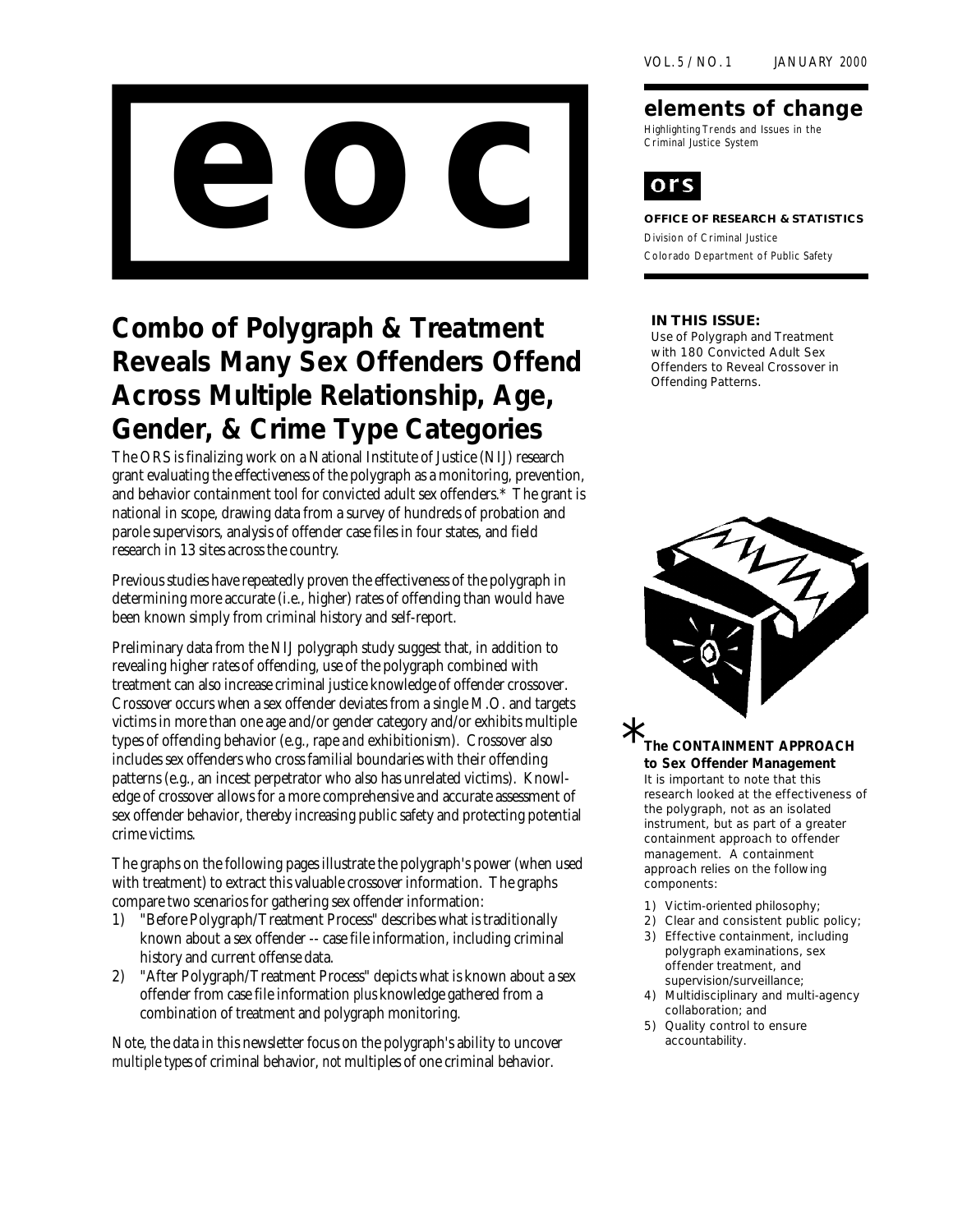

(n=180) For study description, see page 3.

*Sex Offenders Who Admitted Committing High Risk Behavior Before and After the Polygraph/Tx Process, Broken Down by Individual Behavior Categories* 50%



**Before Polygraph/Treatment Process** = case file information, including criminal history and current offense data.

(n=180) For study description, see page 3.

**After Polygraph/Treatment Process** = case file information *plus* knowledge gathered from a combination of treatment and polygraph monitoring.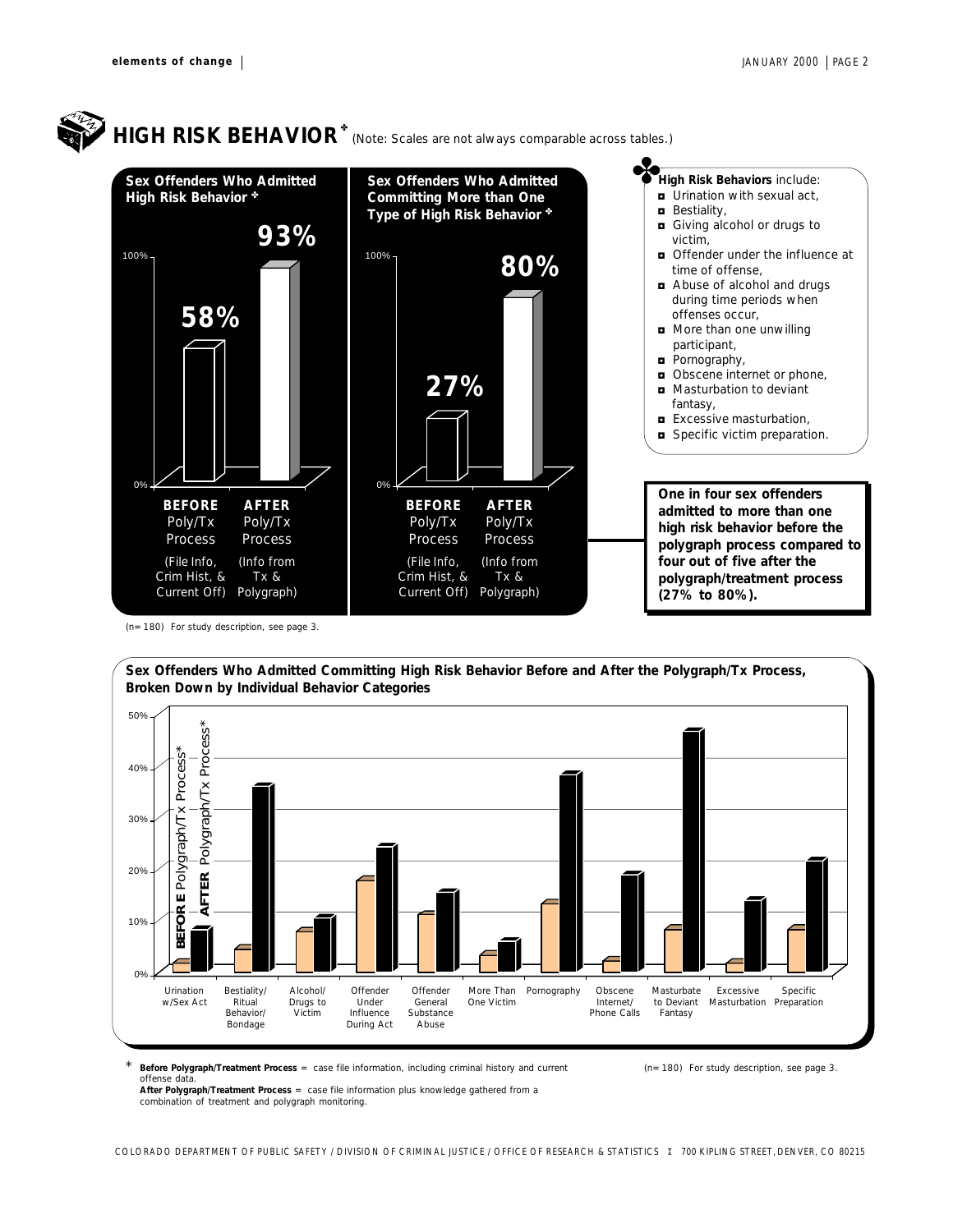

## **HANDS-OFF OFFENSES\***



(n=180) For study description, see note this page.



**Description of the National Institute of Justice Sex Offender Polygraph Study:**

NIJ awarded the Colorado Division of Criminal Justice a two-year grant to examine the efficacy of the post-conviction polygraph with adult sex offenders. The grant was national in scope, drawing data from a telephone survey of hundreds of probation and parole supervisors, data collection and analysis of case files in four states, and field research in 13 sites across the country.

#### **Data presented in this issue of** *Elements of Change* **reflect the findings from 180 sex offender case files from sites in three states.**

"Before Polygraph/Tx Process" and "After Polygraph/Tx Process" referred to the points at which data were collected for this study. "Before" included all of the offender's criminal justice file information, as well as information on the current offense. "After" referred to information collected about the offender's sex history as part of the polygraph process -- data gathered from the case file, treatment, polygraph sessions, and pre- and post-polygraph interviews. In one site, "After Polygraph/Tx Process" included sex history information gathered while the offender was under the threat of polygraph (but not actually polygraphed).

"After" includes all information gained from the polygraph process, regardless of exam outcome - non-deceptive/deceptive/inconclusive.

NIJ Grant # D97LBVX0014.

\* **Before Polygraph/Treatment Process** = case file information, including criminal history and current offense data. **After Polygraph/Treatment Process** = case file information *plus* knowledge gathered from a

combination of treatment and polygraph monitoring.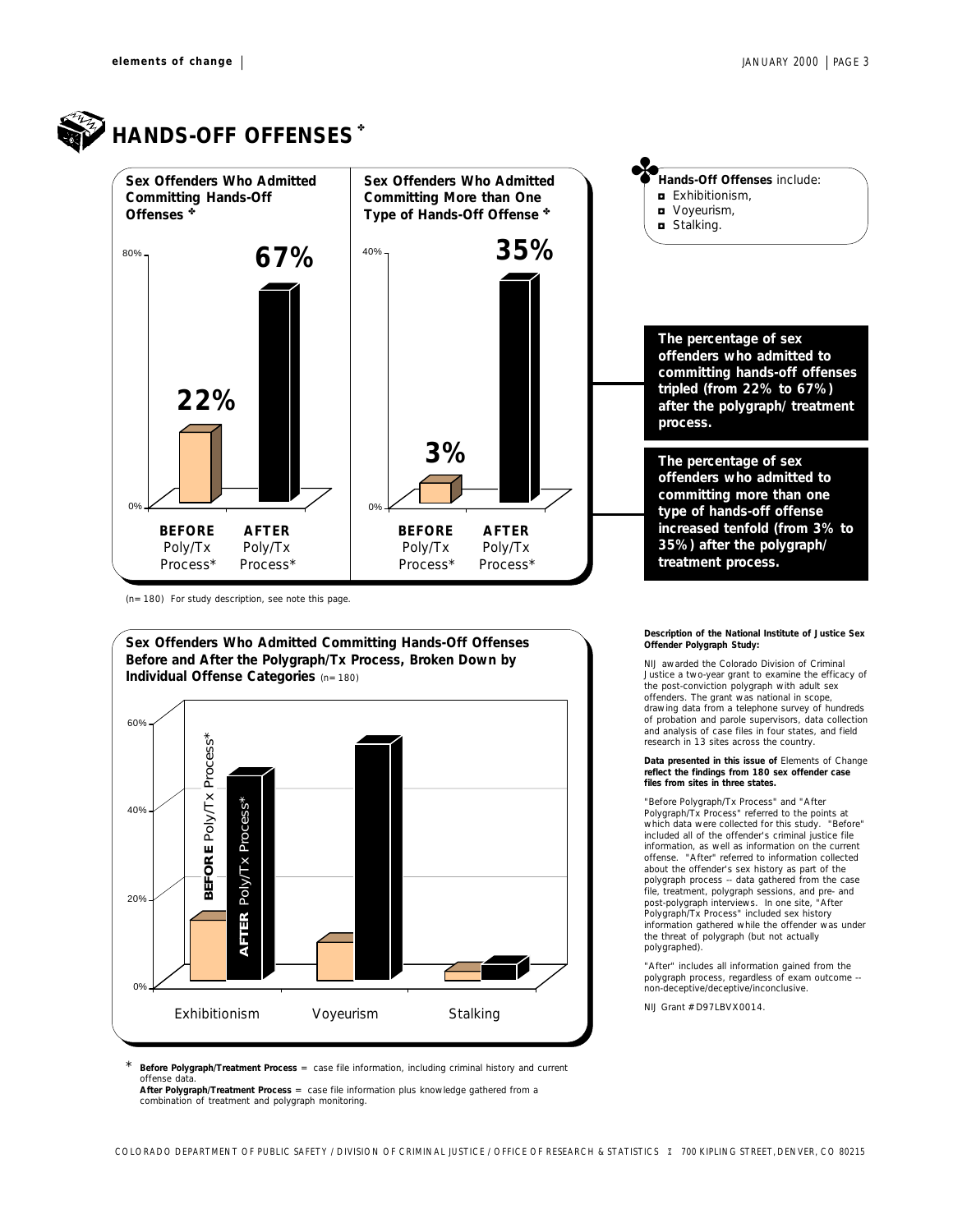

**HANDS-ON OFFENSES\*** 



(n=180) For study description, see page 3.



\* **Before Polygraph/Treatment Process** = case file information, including criminal history and current (n=180) For study description, see page 3. offense data.

**After Polygraph/Treatment Process** = case file information *plus* knowledge gathered from a combination of treatment and polygraph monitoring.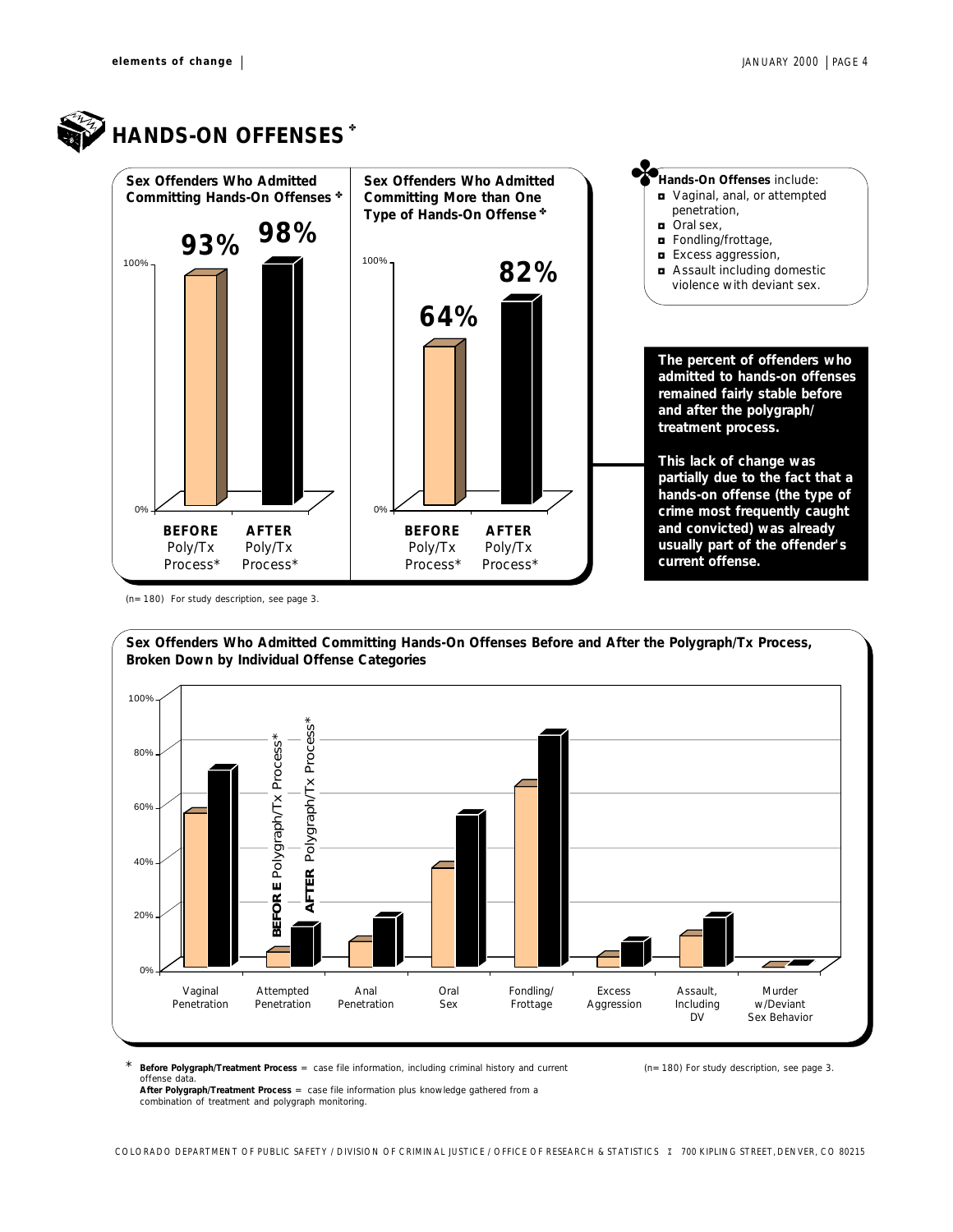

\* **Before Polygraph/Treatment Process** = case file information, including criminal history and current offense data. **After Polygraph/Treatment Process** = case file information *plus* knowledge gathered from a

combination of treatment and polygraph monitoring.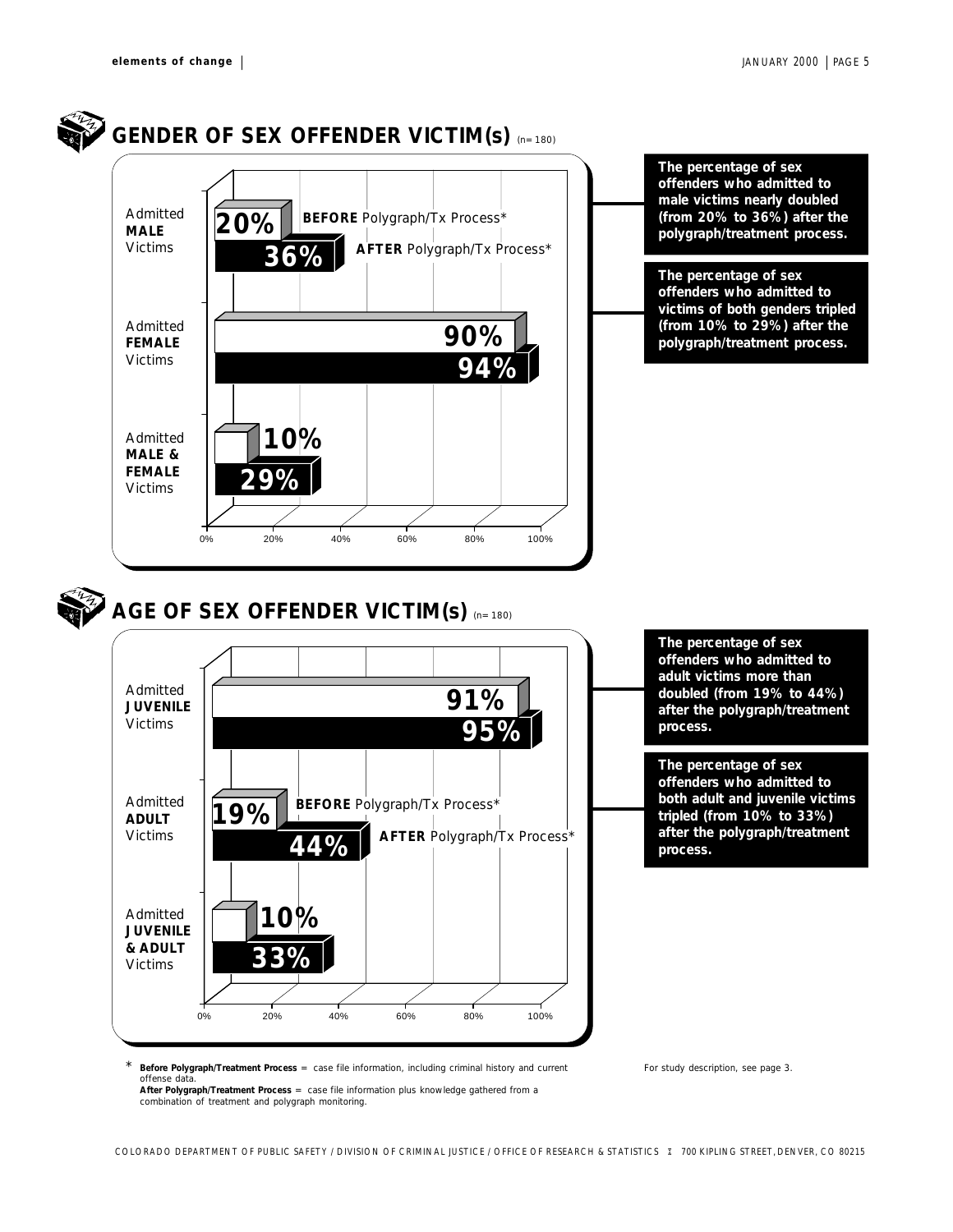

### *CROSSOVER BY AGE AND GENDER*

*Note: Numbers on this page reflect ALL DATA gathered from case files, the polygraph, and treatment. These figures reflect ANY admitted victim, not necessarily the victim from the crime of conviction. Percentages do not total 100% because of overlap in offending categories.*



For study description, see page 3.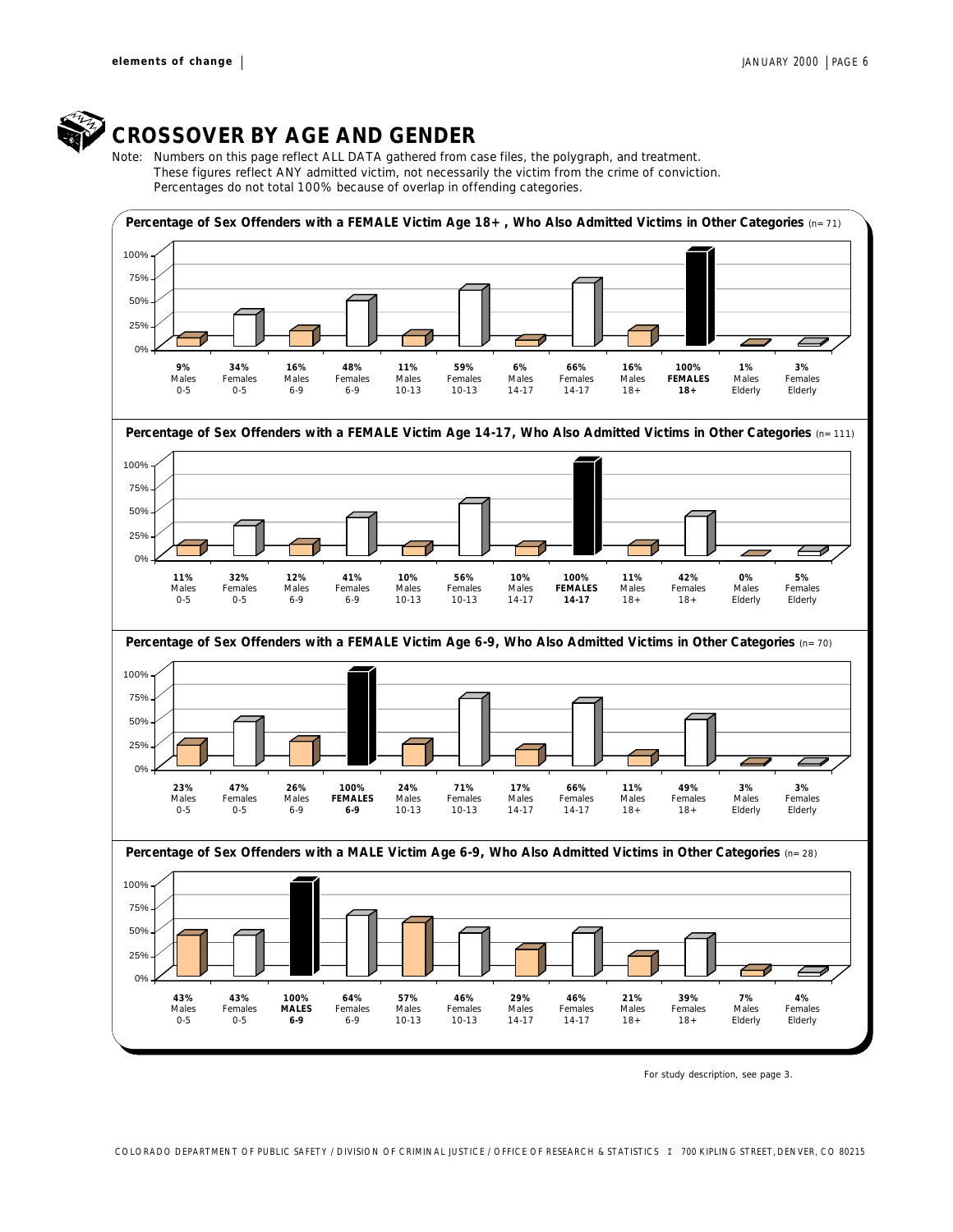

## *INCEST OFFENSES*



*Sex Offenders Convicted of Incest as the Current Offense vs. Sex Offenders Noted as an Incest Perpetrator Anywhere in Their History or Polygraph/Tx Information* (n=180)



*The percent of incest perpetrators who admitted to offenses against victims outside the family increased by more than two and one-half (24% to 64%) after the polygraph/treatment process.*

\* **Before Polygraph/Treatment Process** = case file information, including criminal history and current offense data. **After Polygraph/Treatment Process** = case file

information *plus* knowledge gathered from a combination *photometers* of the combination of treatment and polygraph monitoring.

For study description, see page 3.

For study description, see page 3.